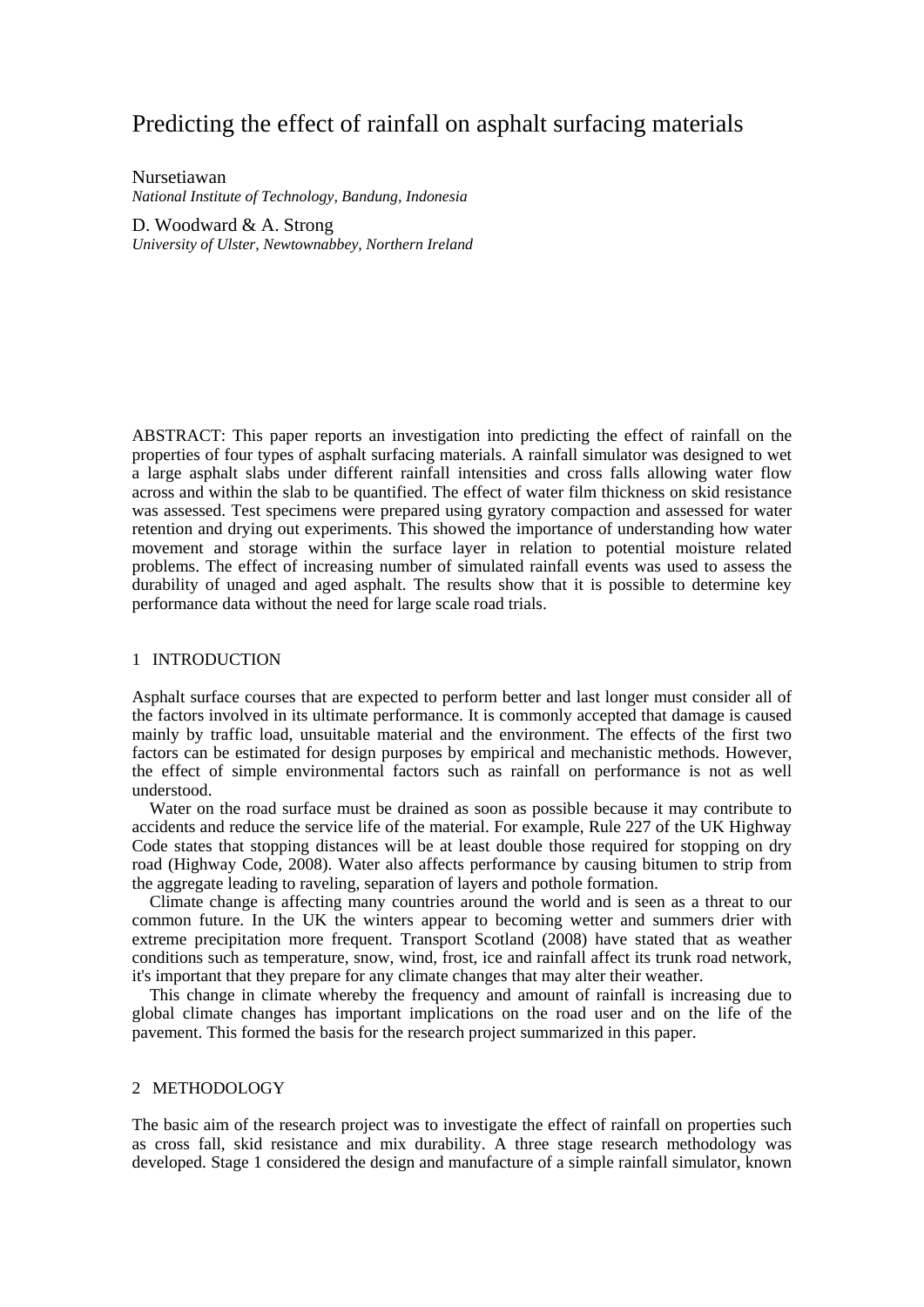as the Ulster Rainfall Simulator (URS) to assess rainfall-runoff relationships for a range of surface course materials used in the UK. Stage 2 considered the effect of water on laboratory and in-service skid resistance. This paper considers only the laboratory investigation. Stage 3 developed a methodology to better understand the effect of simulated rainfall on surface mix durability. Each stage involved the modification of existing standard equipment or development of new equipment and test methods (Nursetiawan, 2009).

Four types of asphalt surface course material were assessed. Each material was sampled at a UK mixing plant and delivered in 25kg bags. The four materials were proprietary 6mm Open Texture (6mm OT), 10mm Dense Bituminous Macadam (10mm DBM) wearing course to BS 4987-1:2005, proprietary 10mm Marshall Asphalt (10mm MA) and proprietary 14mm Marshall Asphalt (14mm MA). These materials were used to prepare test specimen slabs 1420 x 600 x 50mm in size compacted using a pedestrian single drum vibrating roller. A gyratory compactor was used to prepare 100mm and 150mm diameter test specimens at different void contents using increasing number of gyrations.

Different types of rainfall simulator design were considered. Based on considerations such as cost and space requirements the Simone et al. (2004) design was selected and subsequently modified. Development and subsequent use of the URS involved quantifying the relationships between rainfall intensity, texture depth, cross fall and material void content. Three rainfall intensities (RI) were selected i.e. RI-1 of 31.4mm/h, RI-2 of 54.2mm/h and RI-3 of 78.3mm/h.

## 3 RAINFALL RUNOFF RELATIONSHIPS

The asphalt surface course variables considered were surface type, texture depth, void content and hydraulic conductivity. The main measurements taken from the URS were runoff and percolation and cross fall. When rainfall of constant intensity falls over a pavement surface, a series of events takes place (Gallaway et al. 1971). A certain amount of water is required at the start to fill surface interstices before runoff occurs. This is referred to as depression storage and is measured in volume per unit area or average depth in mm. It depends on the initial wetness of the surface, degree of surface texture, deformations in the surface and cross fall. Runoff rate then increases to an equilibrium value  $(Q_{peak})$ . For an impermeable surface this rate is equal to rainfall intensity. During this period the amount of water retained on the surface increases to its maximum value. The thin sheet of water on the surface at the time of constant runoff, excluding that required for depression storage, is called surface detention. It has the same units as depression storage and can also be expressed as a value at a point or an average over an area. When rainfall ceases, the runoff rate decreases to zero while the depth of water held by surface detention also decreases to zero.

The 10mm DBM and 14mm MA materials were assessed for surface runoff. A wood surface was also assessed to represent an impermeable smooth textured surface. The 10mm MA and 6mm OT were assessed for both surface runoff and percolation. It was found that the time to reach equilibrium condition  $(t_{eq})$  was effected by all of the test conditions i.e. rainfall intensity, cross fall, texture depth and degree of permeability. For example, an increase in rainfall intensity resulted in a decrease in t<sub>eq</sub>. Figure 1 plots time to reach equilibrium condition (t<sub>eq</sub>) against cross fall (or slope) for wood, 10mm DBM and 14mm MA at rainfall intensity RI-1. This shows that steeper cross falls result in lower or shorter t<sub>eq</sub> values. The smoothest surface texture presented by the wood gave the lowest value of  $t_{eq}$ , or quickest time to reach equilibrium stage i.e. less flow friction caused by the surface resulting in more rapid runoff.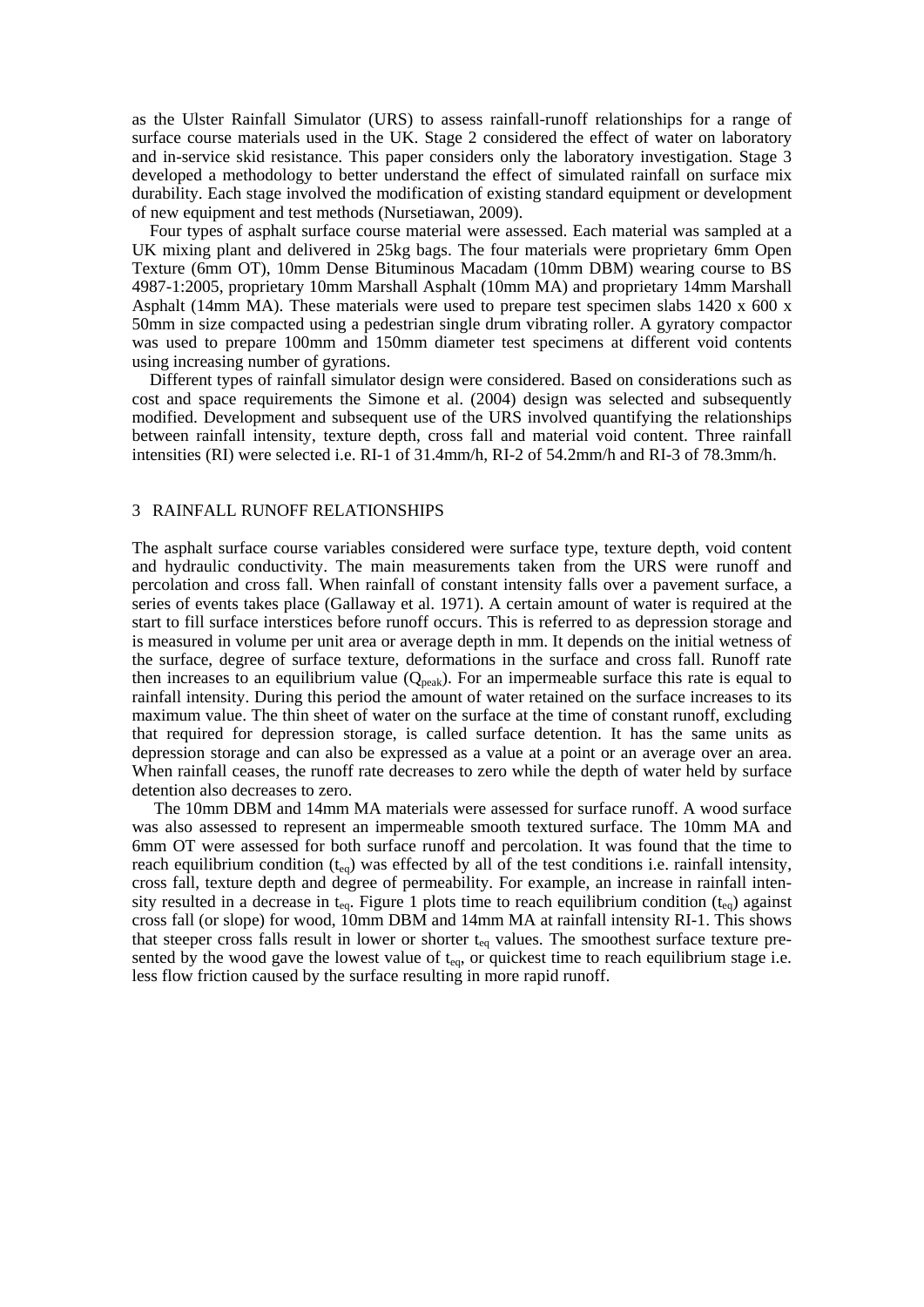

Figure 1. Cross fall vs  $t_{eq}$  for rainfall intensity RI-1.

The texture depth (MTD) of an asphalt surface layer has the task of removing the greater part of rainfall under the momentary contact of a moving tire thus maintaining the effectiveness of the finer scale aggregate micro-texture when the road surface is wet. The wood surface was included in the investigation as it had relatively smooth surface textures. Rather than assume a texture depth of zero, a value of 0.081mm was measured for the plywood used. Figure 2 plots  $t_{eq}$ against texture depth for different cross falls (slopes) at rainfall intensity RI-1. Increasing the rainfall intensity causes the gradient of these lines to become flatter.



Figure 2. Plot of MTD vs.  $t_{eq}$  for RI-1.

The equilibrium stage of a typical hydrograph profile is achieved after the pavement material has become saturated, the amount of water required for depression storage is filled and runoff increases. During this stage, for a typical impermeable surface, the equilibrium value  $(Q_{peak})$  is constant during rainfall duration and equal to rainfall intensity. However for a typical permeable material Q<sub>peak</sub> will be equal to excess rainfall after total rainfall is deducted by percolation rate. Testing found that higher rainfall intensity produced greater runoff at equilibrium i.e. when the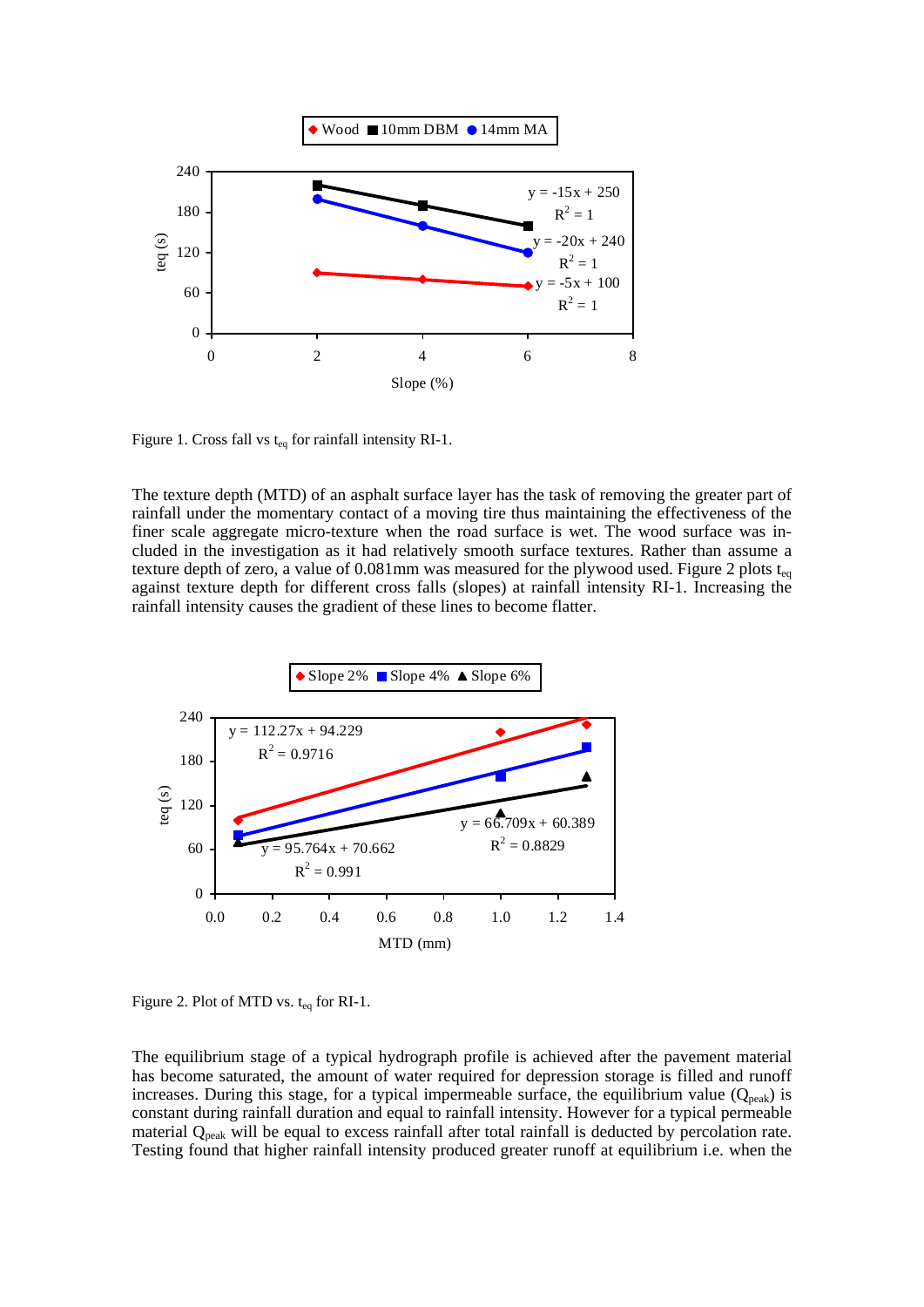slope of the hydrograph is horizontal. Due to the relatively small size of the URS test rig area it was found that there was little variation in equilibrium values for a given rainfall intensity.

After cessation of rainfall, it was found that cross fall was the most important variable which affects the velocity of water to flow across the surface. In general, it was found that higher cross falls will drain the surface flow quicker and the total volume of water is lower. The measured test period was terminated after 600 seconds for the rainfall-runoff tests. It was evident that water still remained on the surface after this period. This residual water was calculated in terms of water depth and equated to reservoir storage  $(d_{rs})$ . It was found that the amount of  $d_{rs}$  was influenced by material type and cross fall. Flatter cross falls produced greater  $d_{rs}$  values. More permeable materials have lesser  $d_{rs}$  values. It is suggested that the  $d_{rs}$  values could be used as an indicator of road safety risk in relation to the water exposure time during and immediately after a wet period as it relates to how long a road surface remains wet and so has lower skid resistance.

Four predictive models were developed using the URS test data. The regression analysis found all four models gave significant correlation between the four independent variables. The lowest  $R^2$  was 0.7484 for the  $d_{rs}$  model. The models were:

$$
t_{eq} = 184.893 - 1.465RI - 11.389S + 40.536MTD + 2.049V_a
$$
 (1)

$$
Q_{peak} = 1.898 + 0.282RI + 0.161S + 0.123MTD - 0.171Va
$$
 (2)

$$
V_{sd} = 125.645 + 13.133 \text{ RI} + 0.161 \text{ S} + 221.854 \text{ MTD} + 1.01 \text{ Va} \tag{3}
$$

$$
d_{rs} = 0.182 + 0.0005RI - 0.401S - 0.049MTD + 0.0034V_a
$$
 (4)

where  $t_{eq}$  = time to equilibrium,  $Q_{peak}$  = equilibrium value,  $V_{sd}$  = runoff volume,  $d_{rs}$  = water depth at depression storage,  $RI =$  rainfall intensity,  $S =$  cross fall, MTD = mean texture depth and  $V_a$  = void content.



Figure 3. Unpolished skid resistance for the large slabs under different rainfall intensities.

### 4 EFFECT OF WATER FILM THICKNESS ON SKID RESISTANCE

The effect of water film thickness on skid resistance was assessed in three different experiments and used a pendulum tester in accordance to BS 13036-4:2003. The first experiment assessed the unpolished skid resistance of the large slabs during the three rainfall intensities i.e. RI-1, RI-2 and RI-3 to give three different water depth values on the slab surface. The second experiment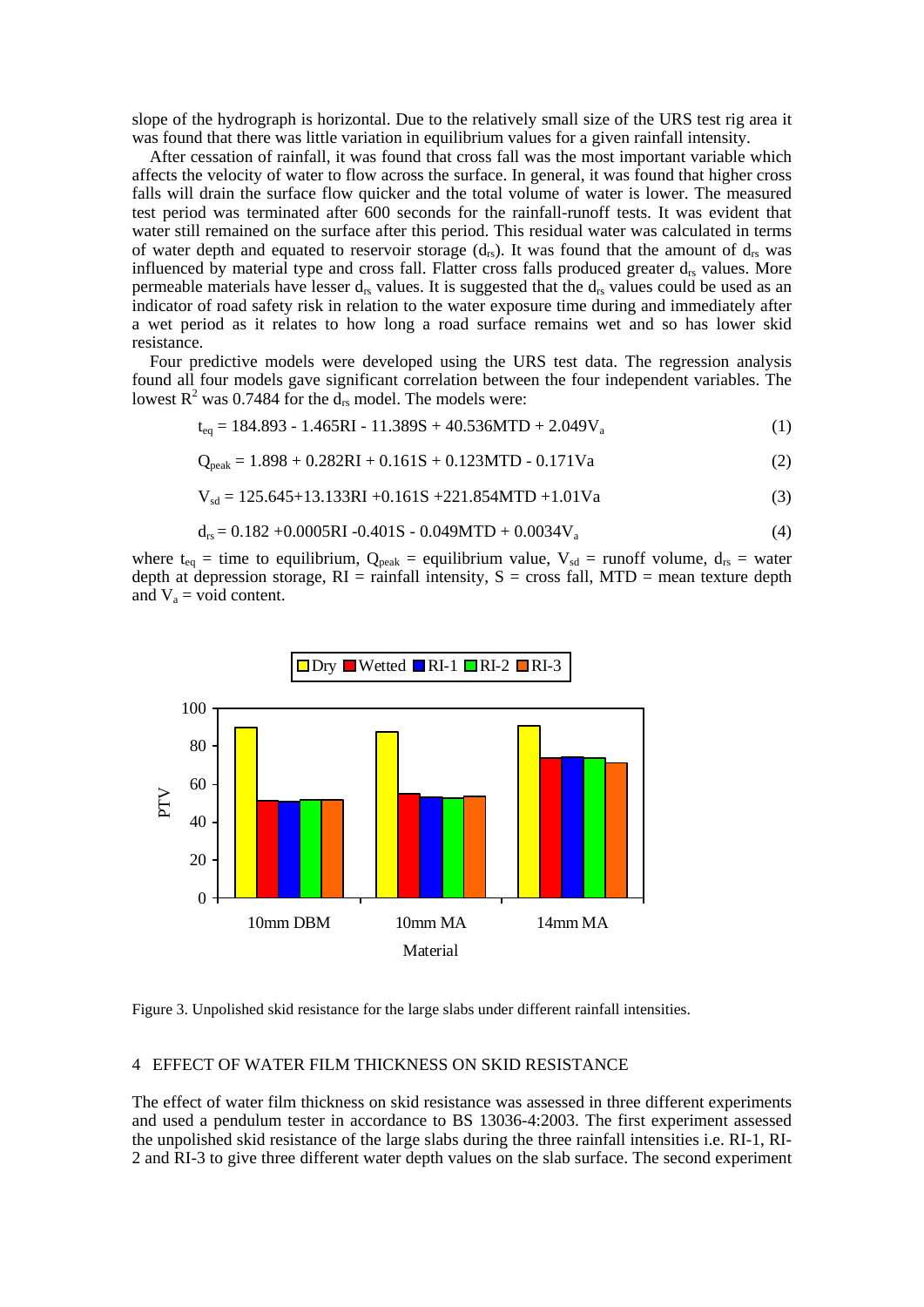assessed the unpolished skid resistance of smaller 305 x 305mm slabs under simulated flooded conditions. The third experiment assessed how skid resistance changed during simulated laboratory trafficking using the Road Test Machine. Figure 3 shows example data for the first experiment and clearly shows that once the slab surface got wet there was little further difference in pendulum test value (PTV) with increasing rainfall intensity or water film thickness within the range used. The large slabs were cut into 305 x 305 square slabs and subjected to flooded test conditions of 5 and 15mm water film thickness (WFT). The dry and wetted data were similar to the results obtained for the large slabs i.e. the pendulum value dropped significantly when the surface was wetted. However, increasing the water film thickness to simulate flooded conditions caused the pendulum swing to be held back giving increased PTV values. This illustrates that there would appear to be a critical water film thickness at which the pendulum equipment cannot be used to measure skid resistance either in the lab or on-site.

In the third experiment the  $305 \times 305$  mm slabs were assessed to determine how their skidresistance value changed during simulated trafficking conditions using the Road Test Machine (RTM) at University of Ulster. The RTM has a 2.3m diameter table that allows up to ten 305mm square specimens to be subjected to simulated wear using two standard car tires. The RTM is located in a temperature controlled room maintained at  $10+/20C$ . The table rotates at 10 rotations per minute whilst applying a dead load under each wheel of  $(5\pm 0.2)$  kN (Nicholls, 1997).

The RTM test was stopped at intervals and each slab assessed for change in skid resistance using the pendulum Testing was stopped at 55,000 wheel passes as several of the slab surfaces were suffering from severe raveling. Experiments 1 and 2 had shown that the standard wetted conditions would be appropriate. Figure 4 compares the change in dry and wet polished skid resistance for the 4 asphalt materials. This clearly shows the marked reduction of skid resistance by wetting the surface. This type of testing i.e. subjecting asphalt samples to simulated trafficking and stopping the test at regular intervals clearly shows differing early life changes and how their relative ranking in terms of dry and wet skid resistance develops with time.

The change in texture depth was also measured using the volumetric sand patch test. Figure 5 plots both dry and wet skid resistance according to texture depth. The trend lines found no significant correlation between texture depth and PTV and indicate that skid resistance cannot be predicted solely from texture measurements.



Figure 4. Change in dry and wet skid resistance during RTM testing.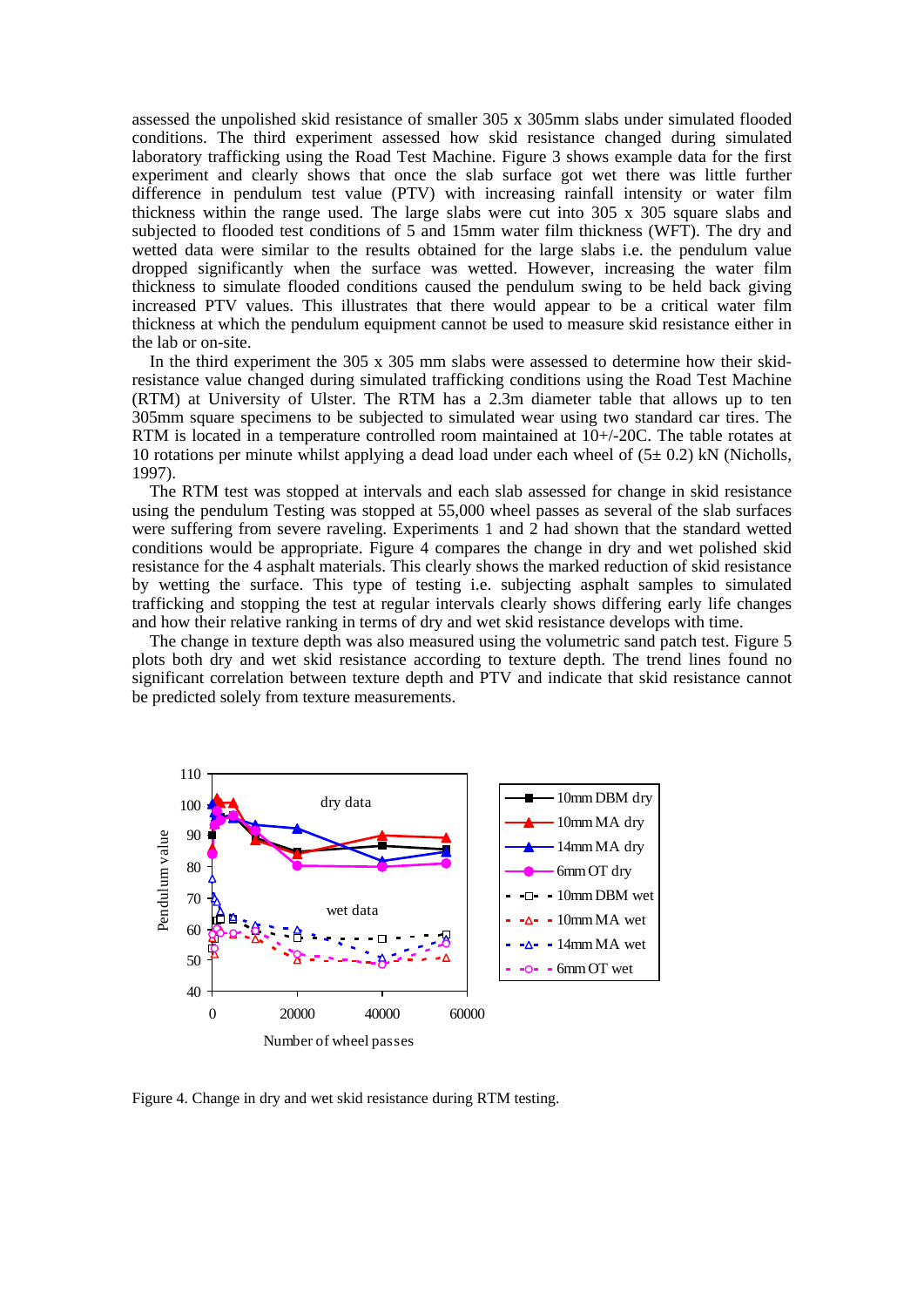

Figure 5. Relationship between dry and wet skid resistance and texture depth.

# 5 EFFECT OF SIMULATED RAINFALL ON SURFACE COURSE DURABILITY

The third part of the research methodology considered how rainfall is retained on or within asphalt surface mixes and how this may subsequently affect its durability. A series of 100mm diameter test specimens were prepared using gyratory compaction to give a range of void contents. The hydraulic conductivity of each test specimen was assessed using an in-house falling head method developed at the University of Ulster. The time for a 550mm head of water to pass through the test specimen is used as a measure of hydraulic conductivity.

Example hydraulic conductivity data is plotted in Figure 6 to show how permeability relates to void content i.e. the 14mm MA was impermeable with the 10mm DBM being most permeable. The 6mm OT is plotted in Figure 7 and shows good correlation between number of gyrations, air void content and hydraulic conductivity because of its high permeability.



Figure 6. Void content vs. hydraulic conductivity using falling head apparatus for 100mm diameter specimens.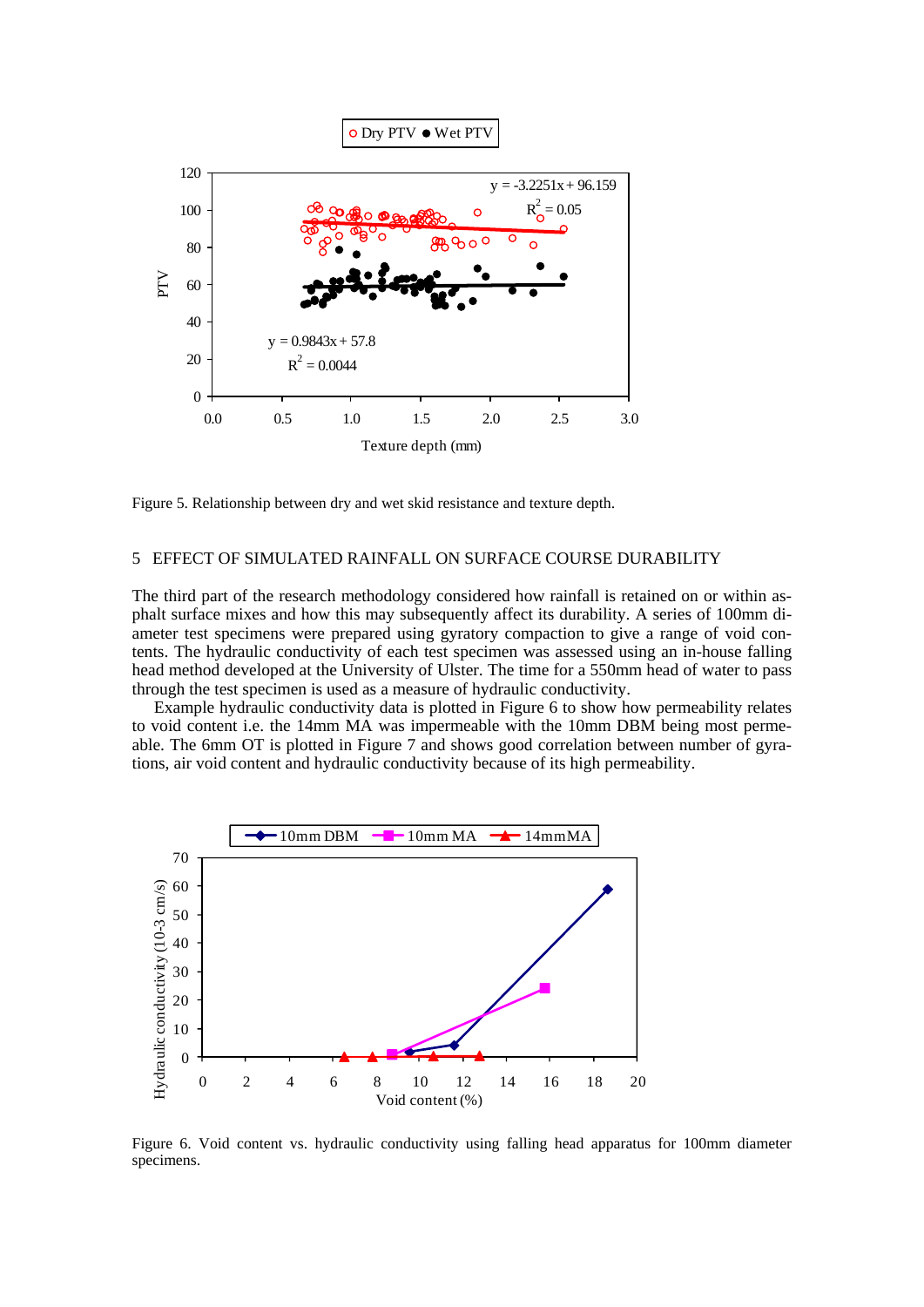

Figure 7. Hydraulic conductivity of 6mm Open Texture specimens.

The base and side of each test specimen was sealed with wax to ensure that any moisture loss would be from the surface. They were subjected to a controlled amount of simulated rainfall and the amount of water retention during a drying out phase determined. Figure 8 plots air void content against the mass of initial absorbed water and shows the 4 surfacing materials to fall into 2 distinct types i.e. those that are impermeable and do not retain water and those that are permeable and retained water with increasing void content. Figure 9 plots the amount of water retained for each of the four materials at their different gyration compaction levels after 20 hours of drying at 200°C. Again there are two distinct groupings present.



Figure 8. Average mass of initial absorbed water in relation to air void content.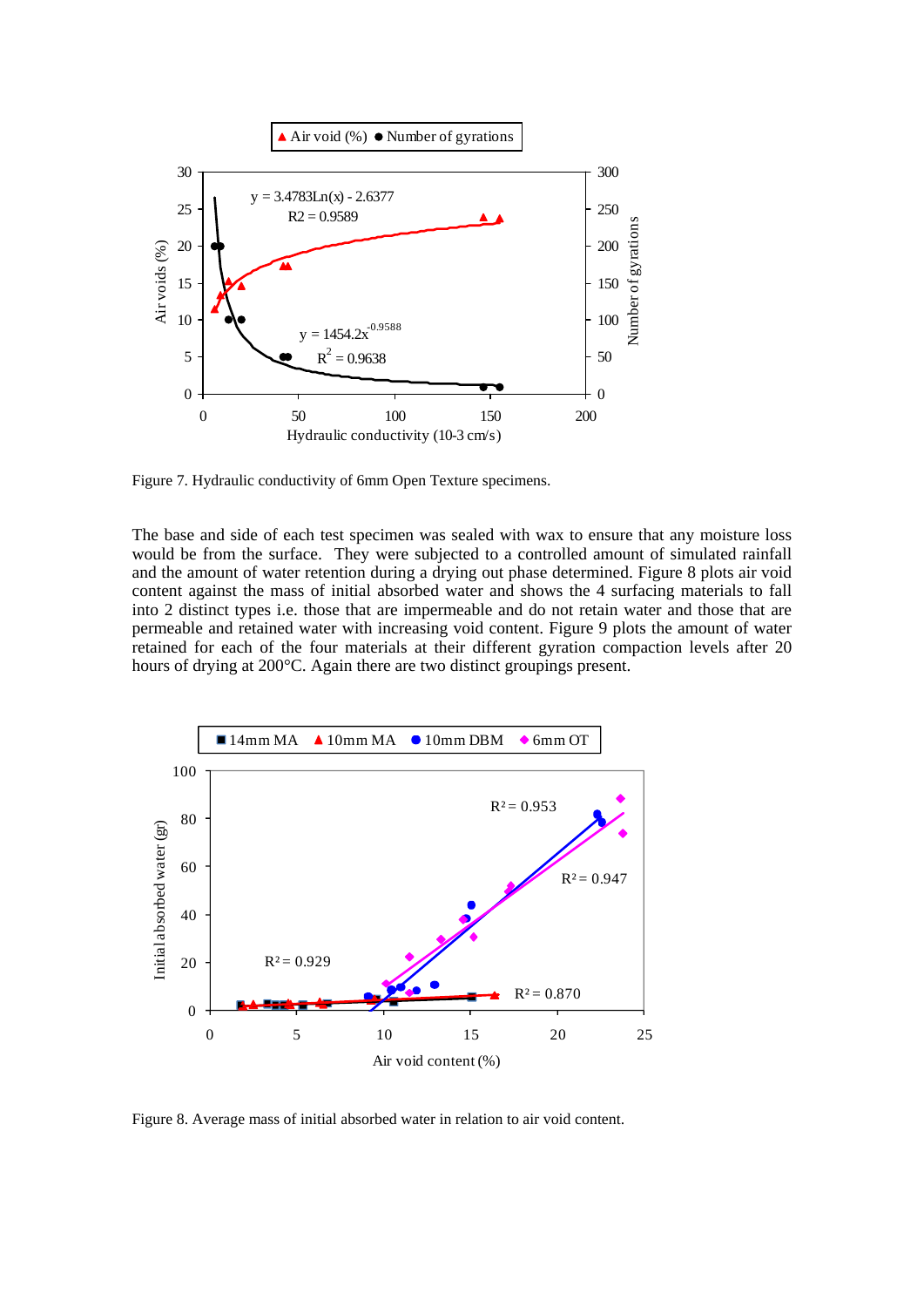

Figure 9. Amount of water retained for different level of compaction after 20 hours at room temperature  $20^{\circ}$ C.

The investigation then considered the effect of simulated rainfall cycles on asphalt mix durability. The impermeable 14mm MA mix was chosen and a series of 150mm diameter test specimens prepared using a gyratory compactor with increasing number of gyrations used to give a range of void contents. To accelerate the effects the asphalt was subjected to oven aging prior to test specimen preparation and compared to unaged asphalt. The air void contents ranged from 13 to 23%. It should be noted that properly compacted test specimens for the asphalt used should have had a void content of 6 to 8%.



Figure 10. Relationship between Stiffness Modulus and void content for increasing number of rainfall cycles.

The Ulster Rainfall Simulator (URS) was modified to simulate repeated rainfall events using a digital timer at an intensity of 80mm/hour. The digital timer was used to produce 4 rainfall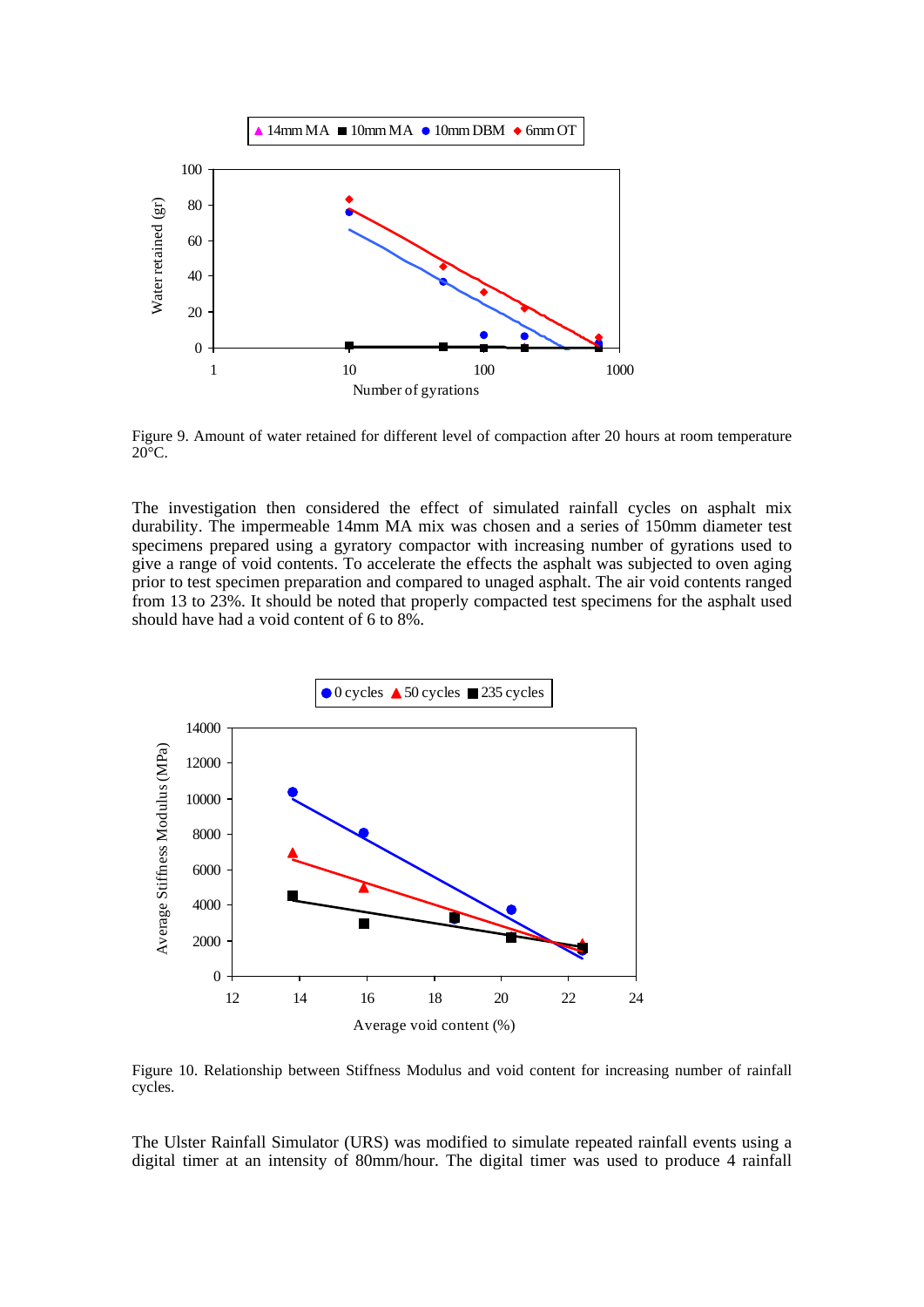events over a 24 hour period. Each event lasted for 6 hours and consisted of 30 minutes rainfall and 5.5 hours drying at room temperature. The Indirect Tensile Stiffness Modulus (ITSM) in accordance with BS EN 12697-26 (2004) was used to assess the effect of repeated rainfall and drying events. The ITSM of each test specimen was assessed prior to simulated rainfall. After 7 days the test specimens were placed in the Nottingham Asphalt Tester (NAT) temperature control cabinet at 20°C for 16 hours. The ITSM was determined and the test specimen weighed. The aged asphalt data is plotted in Figure 10 and shows Stiffness Modulus to decrease with increasing number of rainfall cycles. It also shows a more complex relationship between void content, stiffness and number of rainfall cycles.

Figure 11 compares the average aged and unaged data in relation to number of rainfall cycles. For the same simulated rainfall conditions, the data shows a significant difference between the two sets of data i.e. the aged samples loose stiffness whereas the unaged well compacted samples are unaffected by rainfall.



Figure 11. Comparison of aged and un-aged test data.

#### 6 CONCLUSION

This paper summarizes a research project designed to consider three factors relating to the effect of rainfall on the performance of asphalt surface course materials i.e. rainfall runoff characteristics, road safety and mix durability. All three were found to be inter-related and have important implications in terms of safer road design.

For a single lane it will take approximately  $\overline{50}$  to 200 seconds to reach equilibrium runoff conditions. For a multi lane highway it will take longer. After a rainfall event cross fall is important to drain away surface water and allow the surface to dry to maximize grip. A road with greater cross fall will allow a surface course with lower texture to be safer as the effect of the water will be reduced. Once the road surface gets wet, there is an almost immediate loss in skid resistance that may be significantly less compared to its dry condition. Based on pendulum measurement there was no further loss of skid resistance with increasing rainfall intensity until the surface was flooded when the pendulum was found to be unsuitable.

The RTM equipment subjected the laboratory prepared test specimens to simulated trafficking and showed how their dry and wet skid resistance properties and texture depth changed with time. Despite being typical specification requirements there was no correlation found between skid resistance and texture within the range of texture depth found for the surface materials tested. Therefore it is important to assess each property.

The effect of rainfall on the durability of road surface course materials was developed using